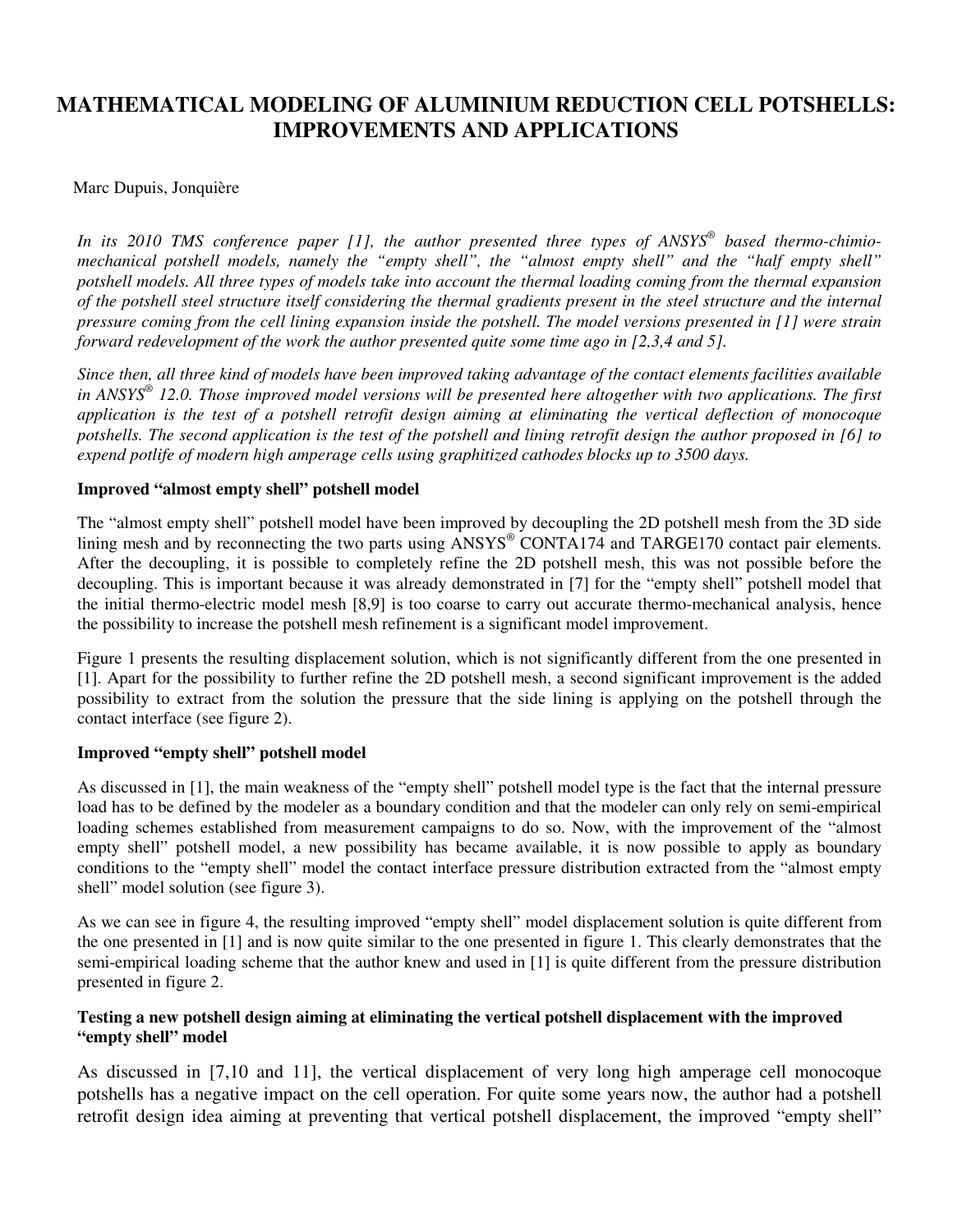model is the perfect tool to test this potshell retrofit design idea. Figure 5 presents the vertical displacement component of the standard design solution. We can see that for that 300 kA 14 meters long potshell, the floor maximum vertical displacement is about 30 mm. Figure 6 presents the vertical displacement component of the retrofitted potshell clearly showing that there is essentially no vertical displacement component left in the solution.

### **Testing a new potshell design aiming at eliminating the vertical potshell displacement with the improved "almost empty shell" model**

Considering that the "almost empty shell" model is more accurate and hence reliable than the "empty shell" model, the next logical step is to test the retrofitted potshell design idea with the improved "almost empty shell" model. Figure 7 presents the results obtained, which are almost identical to the one obtained with the "empty shell" model confirming the validity of the proposed idea. This also highlight the fact that for a large number of potshell retrofit ideas not affecting the global potshell structure stiffness, the improved "empty shell" model is the most effective analysis tool because it is the fastest tool.

#### **Testing a new potshell and lining design aiming at increasing the cell life of high amperage cells using graphitized cathode blocks with the improved "almost empty shell" model**

Of course, when the proposed retrofit is changing the global potshell structure stiffness or when the grade of cathode blocks is changed like it is the case in this second retrofit design proposal, it is not possible to use the "empty shell" potshell model to analyze the proposed design change, this is why the "almost empty shell" model type has to be directly use this time.

In [6], the author presented a cathode panel erosion modeling tool. This type of model can be use to analyze the impact of retrofit design changes affecting the cathode erosion in order to predict the retrofitted cell life expectancy (assuming that the first failure mode is the attach of the collector bar by the metal after that all the carbon above it has been removed by erosion). That model predicted a cell life of 2000 for the standard design based on the usage of 45 cm thick graphitized cathode blocks with 26 cm of carbon above the collector bars (see figure 8 for a full cathode panel solution of that type of erosion model).

In that same paper, the author presented a retrofit design proposal using 55 cm thick graphitized cathode blocks. It is possible to increase the cathode block thickness by 10 cm without reducing the height of the insulation under the blocks or reducing the height of the cell cavity simply by moving the potshell floor 10 cm down. Moving the potshell floor down this way is reducing the height of the cradles web under the floor by 10 cm, which is of course reducing the stiffness of the cradles. In [6], using the cathode panel erosion model, it was demonstrated that combining the usage of 10 cm ticker cathode blocks and the usage of selective rodding would potentially increase the cell life up to 3500 days. It was also speculated that reducing the stiffness of the cradles would not have negative impact on the potshell mechanical behavior because a potshells designed to withstand the 4 to 5% sodium swelling of amorphous cathode blocks have became over-designed now that graphitized blocks with sodium swelling index less than 1% are used.

Unfortunately, the author had no potshell mechanical behavior analysis tools available at the time to test his hypothesis, but this is of course no longer the case. So the proposed potshell and lining design proposed in [6] has been analyzed using the "almost empty shell" potshell model. In that model, one of the key parameter is  $\varepsilon_0$  the cathode blocks free sodium expansion value (see [1] for more detailed), so far in [1] and in here, that value has been setup to 3%, which is a typical value for 20% semi-graphitic cathode blocks. That parameter must be readjusted in order to match the behavior of graphitized cathode blocks. For that type of cathode blocks, a value of 1% is more typical so 1% was used to carry out the present analysis.

As speculated in [6], results presented in figure 9 confirms that the proposed retrofit design with 55 cm tick graphitized cathode blocks will have a potshell that will deflects less laterally than the standard design using 45 cm thick 20% semi-graphitic cathode blocks even with the cradles web under the potshell floor having 10 cm less height.

Mathematical modeling of aluminium reduction cell potshell: Improvements and applications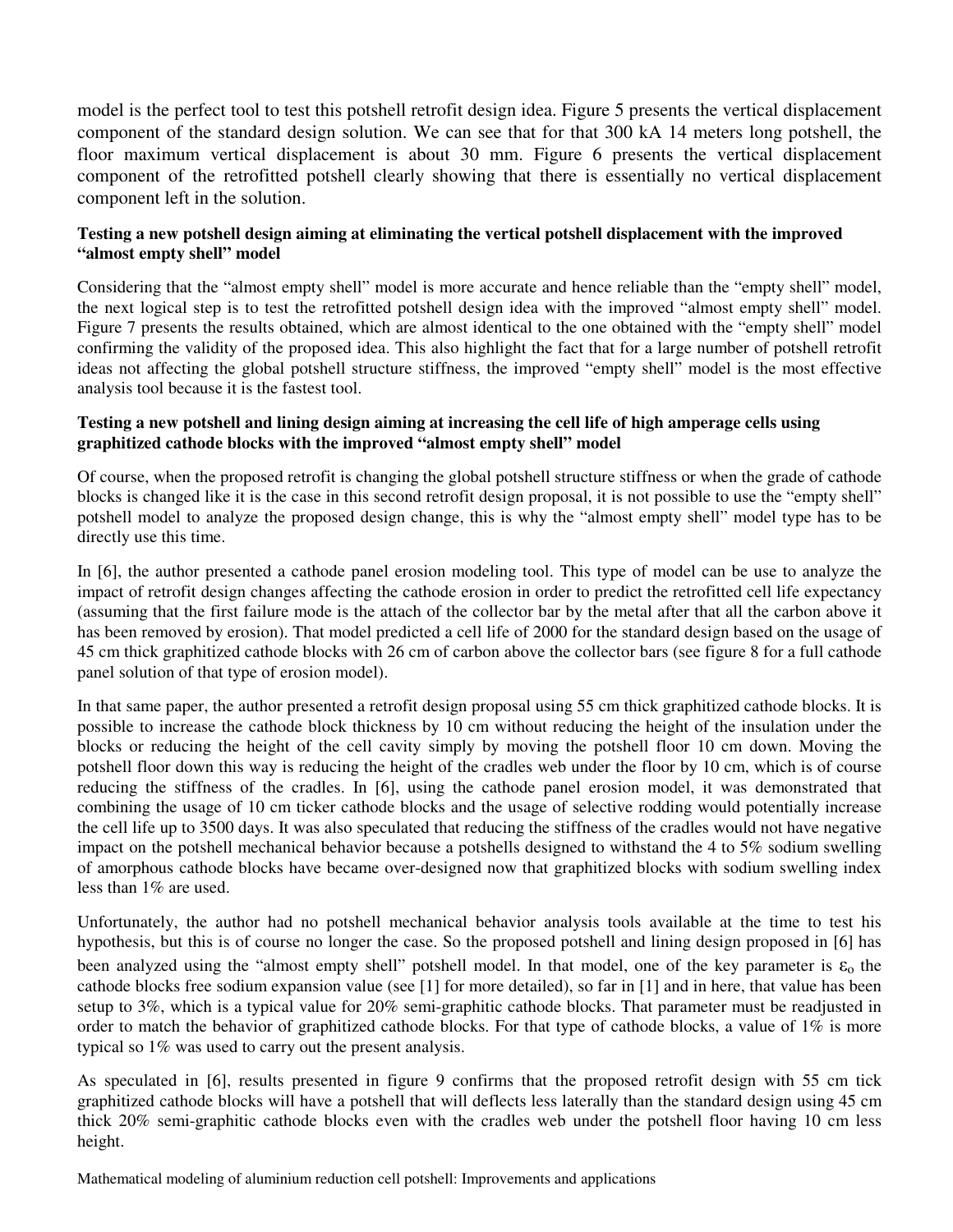#### **Inproved "half empty shell" potshell model**

Finally, the "half empty shell" potshell model has also been improved by decoupling the 2D potshell mesh from the 3D lining mesh and by completely refining the 2D potshell mesh. Furthermore, the 3D side lining mesh has been decoupled from the 3D cathode panel mesh as it is assumed that only the cathode panel is affected by sodium swelling. As it was the case for the "almost empty shell" potshell model, contact pair elements are used to reconnect the three decoupled model parts.

The "half empty shell" model has been further improved by also taking into account the cathode panel thermal expansion which was not considered in the model version presented in [1]. When the thermal expansion is one order of magnitude greater than the thermal expansion, it may be justified to neglect the latter in the analysis, but when the sodium chemical expansion is 1% or less, this simplification is no longer acceptable. So in the "half empty shell" model presented here, the pure thermal expansion problem is solved first (see results in figure 10). Then, the transient sodium diffusion and its stress level related expansion is added as presented in [1]. The final predicted potshell and lining displacements are presented in figure 11 for the combined design retrofit case. Figure 12 presents only the lateral displacement confirming the results obtained with the "almost empty shell" potshell model for the second retrofit idea. Figure 13 presents only the vertical displacement confirming the results obtained with the "empty shell" and the "almost empty shell" potshell models for the first retrofit idea. Notice that even if the potshell itself is not deflecting vertically, the cathode panel still does. The gain of cell stability between the standard design presented in [1] and the retrofitted design presented here can be analyzed using MHD-Valdis as demonstrated in [11].

## **Conclusions**

Redeveloped thermo-chimio-mechanical models [2,3,4,and 5] presented at the 2010 TMS conference [1] have been improved adding up to date ANSYS® contact elements technology into them. Furthermore, two innovative retrofit design proposals have been successfully tested using them, demonstrating their ability to be use as efficient design analysis tools. Those models are now available to the hole aluminium industry through GeniSim Inc.

#### **References**

[1] M. Dupuis, "Mathematical modelling of aluminum reduction cell potshell deformation", Light Metals, TMS, (2010), to be published.

[2] M. Dupuis, G. V. Asadi, C. M. Read, A. M. Kobos and A. Jakubowski. "Cathode shell stress modeling", Light Metals, TMS, (1991), 427-430.

[3] M. Dupuis, G. V. Asadi, C. M. Read and I. Tabsh, "Hall-Héroult cell, cathode modelling; impact of sodium swelling on the loading forces", Proceedings of the 31st Conference of Metallurgists, CIM, (1992), 115-130.

[4] G. V. Asadi, M. Dupuis and I. Tabsh, "Shell design technique considering the sodium swelling phenomena of carbon cathode blocks", Proceedings of the 32nd Conference of Metallurgists, CIM, (1993), 125-130.

[5] C. M. Read, A. M. Kobos, M. Dupuis, G. V. Asadi and K. P. Misegades, "Modelling of aluminium production processes with CRAY supercomputers", Supercomputing Symposium '90*,* (1990).

[6] M. Dupuis, "Development of a 3D transient thermo-electric cathode panel erosion model of an aluminum reduction cell", Proceedings of the 39th Conference of Metallurgists, CIM, (2000), 169-178.

[7] M. Dupuis and D. Richard, "Study of the thermally-induced shell deformation of high amperage Hall-Héroult cells", Proceedings of the 44th Conference of Metallurgists, CIM, (2005), 35-47.

[8] M. Dupuis, "Towards the development od a 3D full cell and external busbars thermo-electric model", Proceedings of the 41th Conference of Metallurgists, CIM, (2002), 25-39.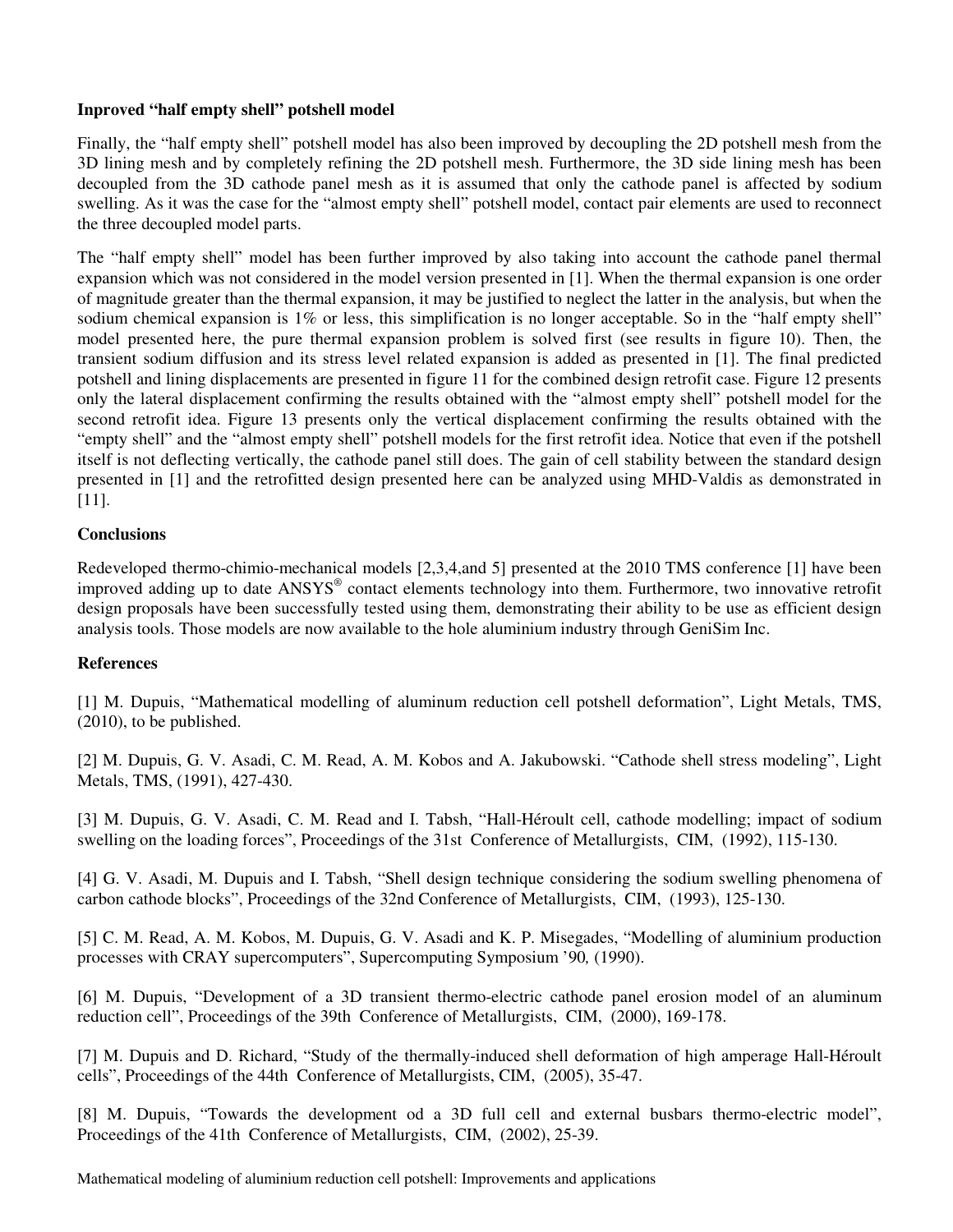[9] M. Dupuis, V. Bojarevics and J. Freibergs. "Demonstration thermo-electric and MHD mathematical models of a 500 kA Al electrolysis cell", Proceedings of the 42nd Conference on Light Metals, CIM, (2003), 3-20.

[10] M. Dupuis, V. Bojarevics and D. Richard, "MHD and potshell mechanical design of a 740 kA cell", ALUMINIUM, 82(5), (2006), 442-446.

[11] M. Dupuis, V. Bojarevics and D. Richard, "Impact of the vertical potshell deformation on the MHD cell stability behavior of a 500 kA aluminum electrolysis cell", Light Metals, TMS, (2008), 409-412.

#### **Author**

Dr. Marc Dupuis is a consultant specialized in the applications of mathematical modeling for the aluminium industry since 1994, the year when he founded his own consulting company GeniSim Inc (www.genisim.com). Before that, he graduated with a Ph.D. in chemical engineering from Laval University in Quebec City in 1984, and then worked 10 years as a research engineer for Alcan International. His main research interests are the development of mathematical models of the Hall-Héroult cell dealing with the thermo-electric, thermo-mechanic, electromagnetic and hydrodynamic aspects of the problem. He was also involved in the design of experimental high amperage cells and the retrofit of many existing cell technologies.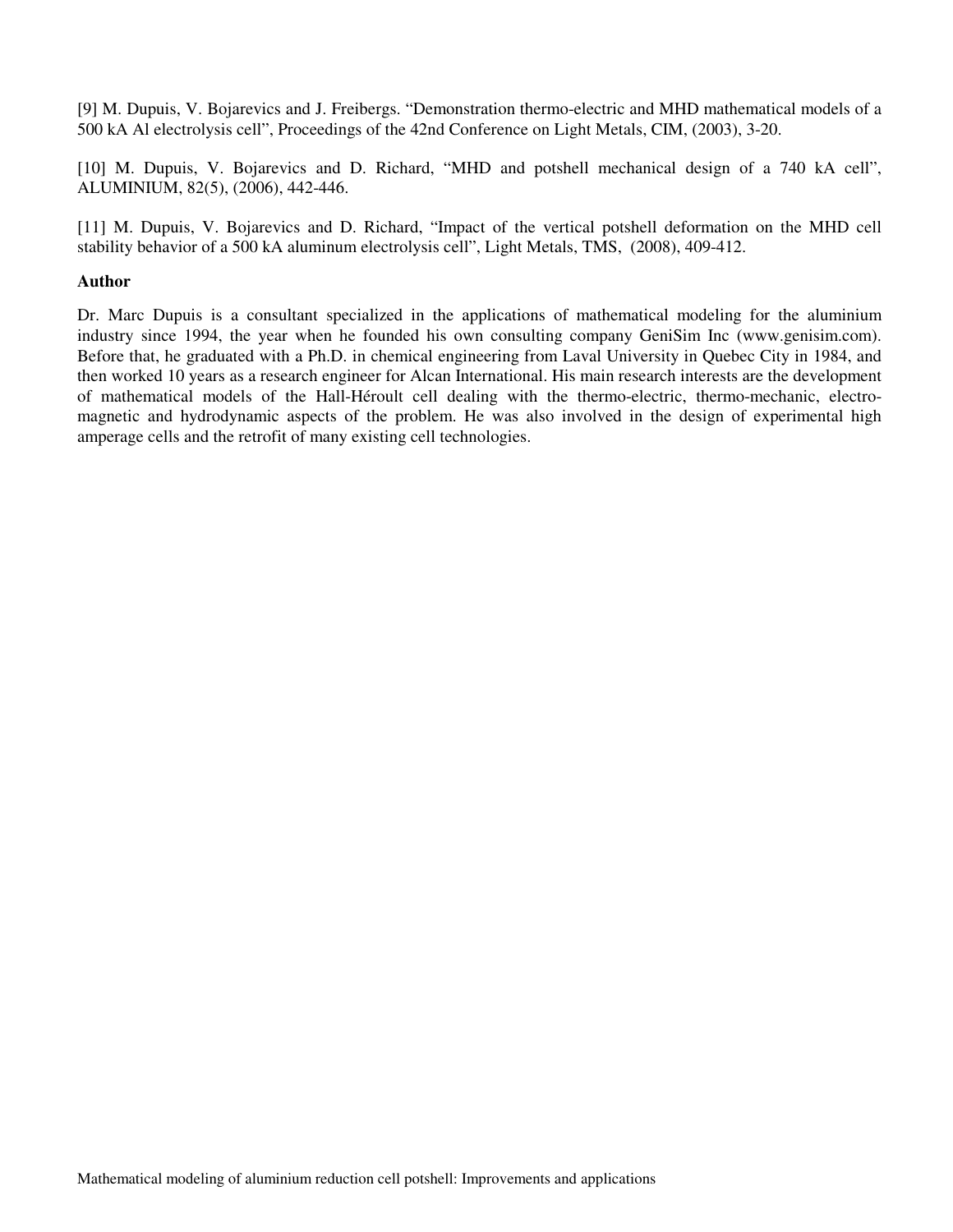

Figure 1: Displacement solution of the improved "almost empty shell" model using the plastic mode (m)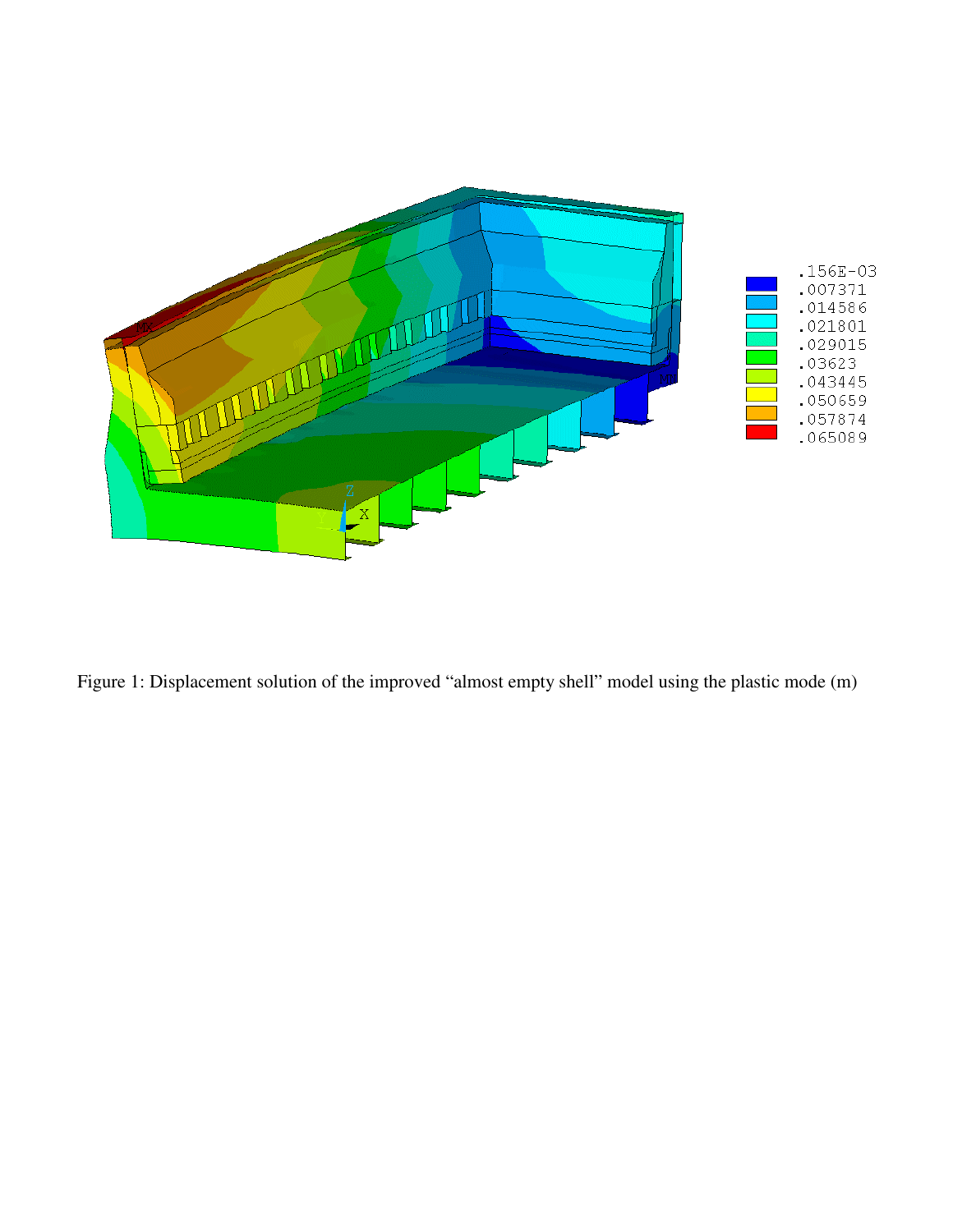

Figure 2: Corresponding pressure applied on the potshell by the side lining (MPa)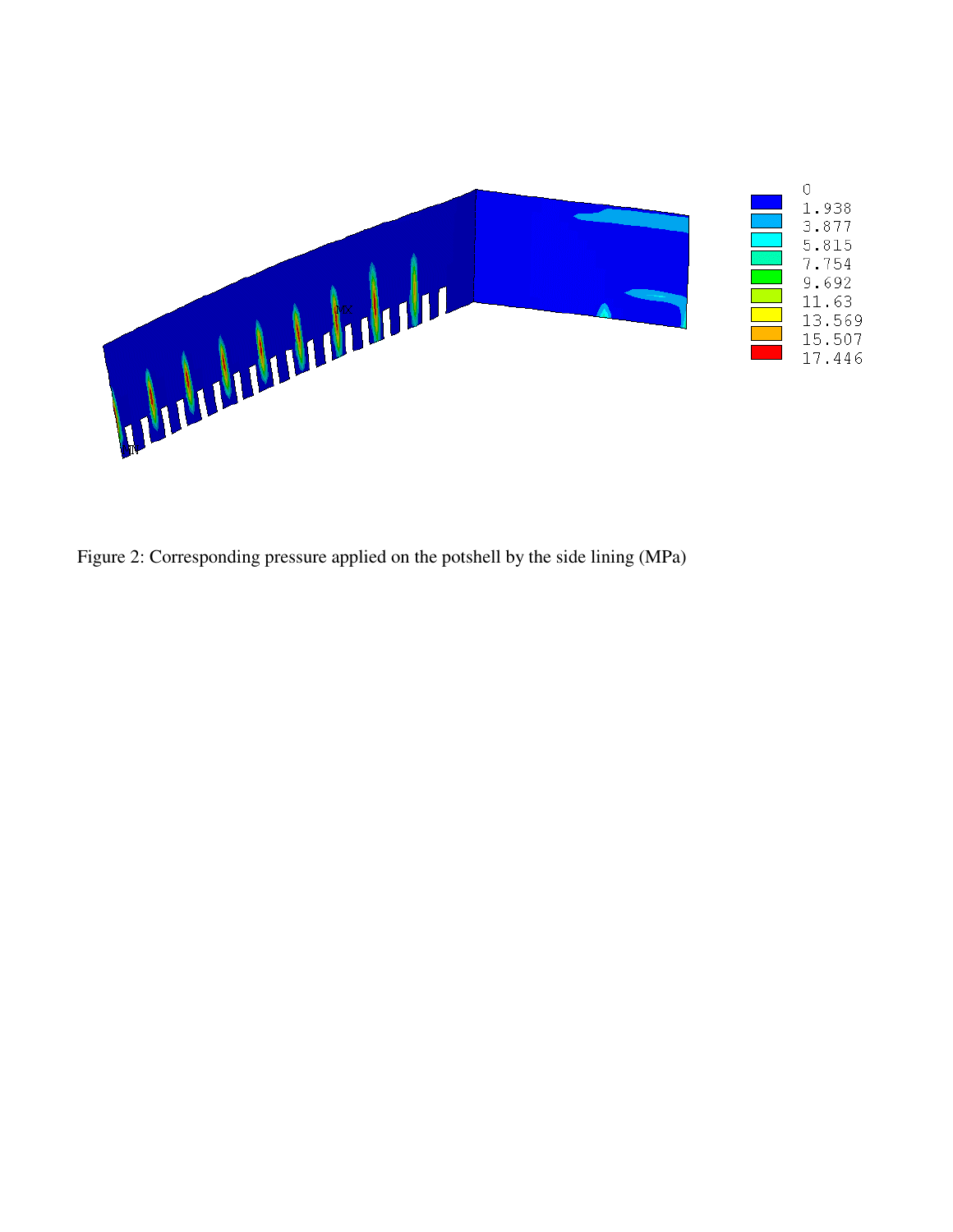

Figure 3: Pressure applied on the "empty shell" model potshell structure as boundary condition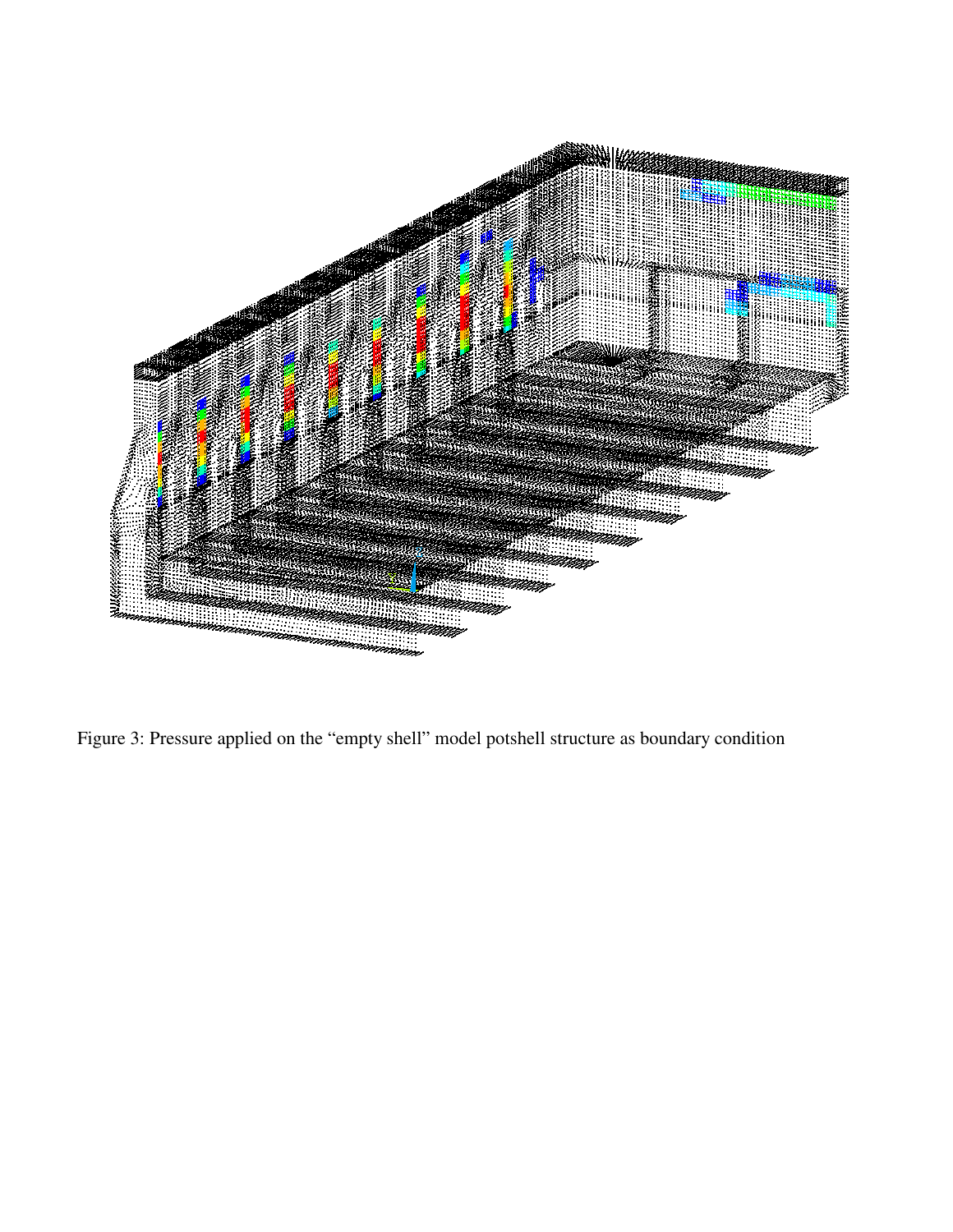

Figure 4: Displacement solution of the improved "empty shell" model using the plastic mode (m)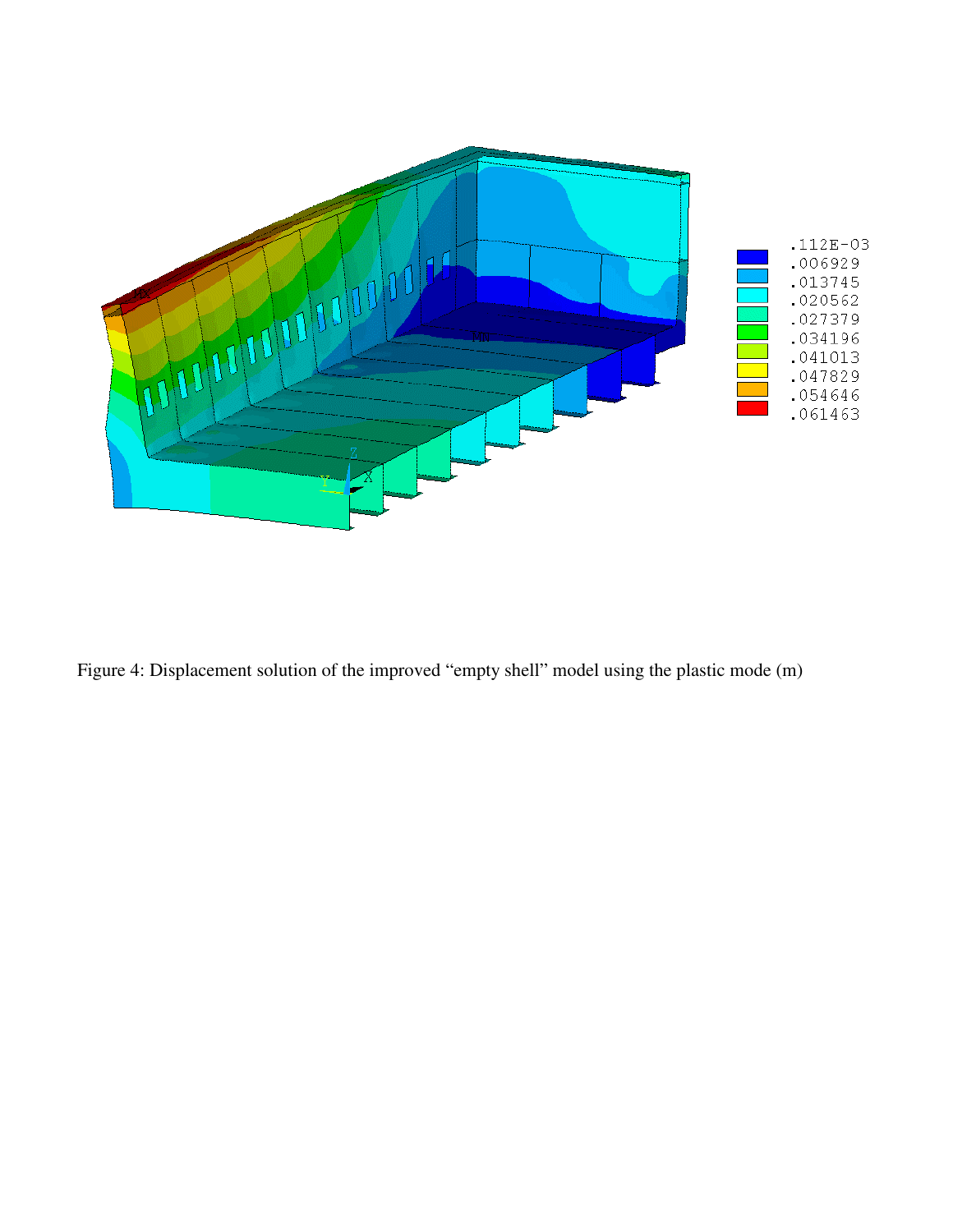

Figure 5: Vertical displacement solution of the improved "empty shell" model for the standard potshell design using the plastic mode (m)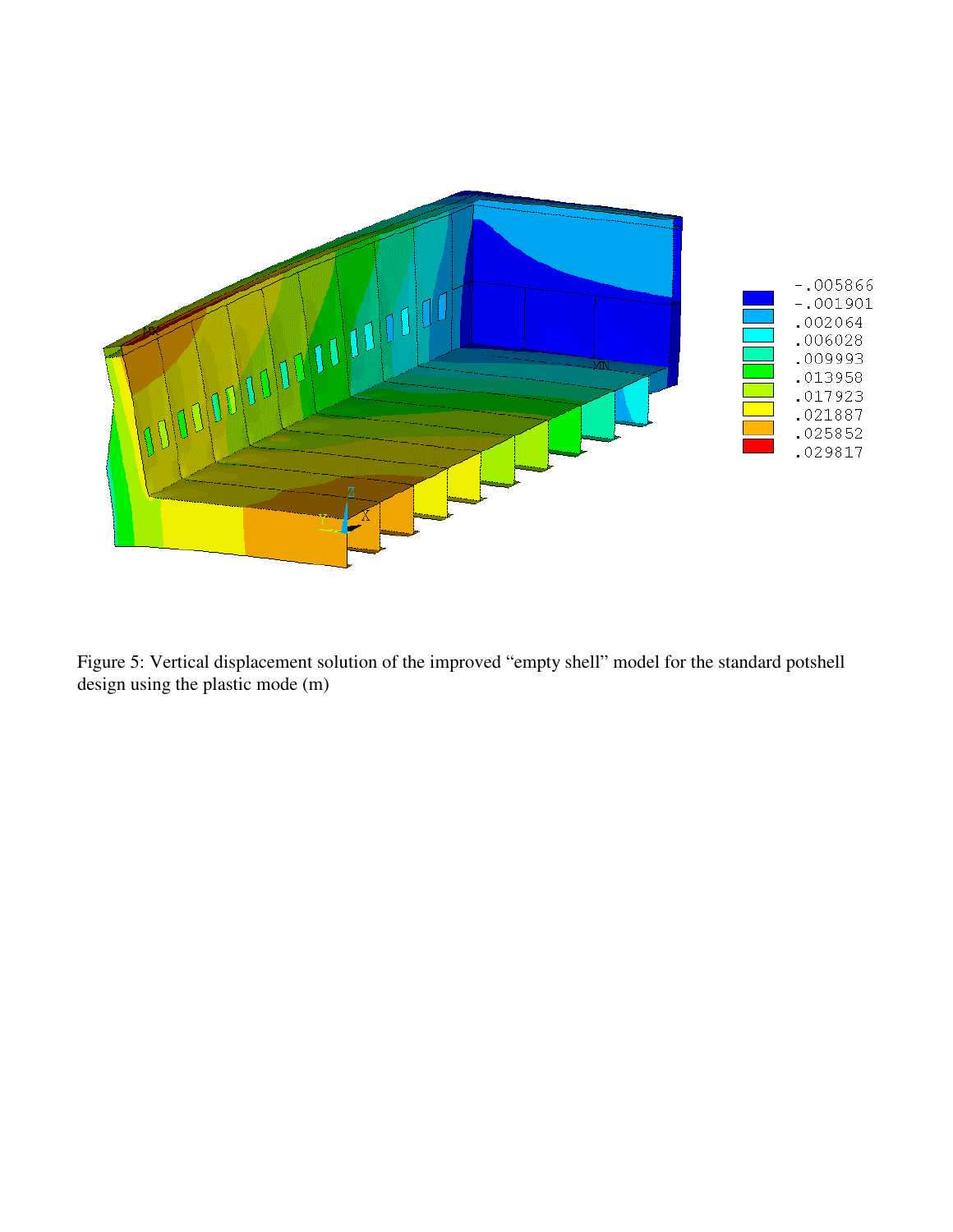

Figure 6: Vertical displacement solution of the improved "empty shell" model for the retrofitted potshell design using the plastic mode (m)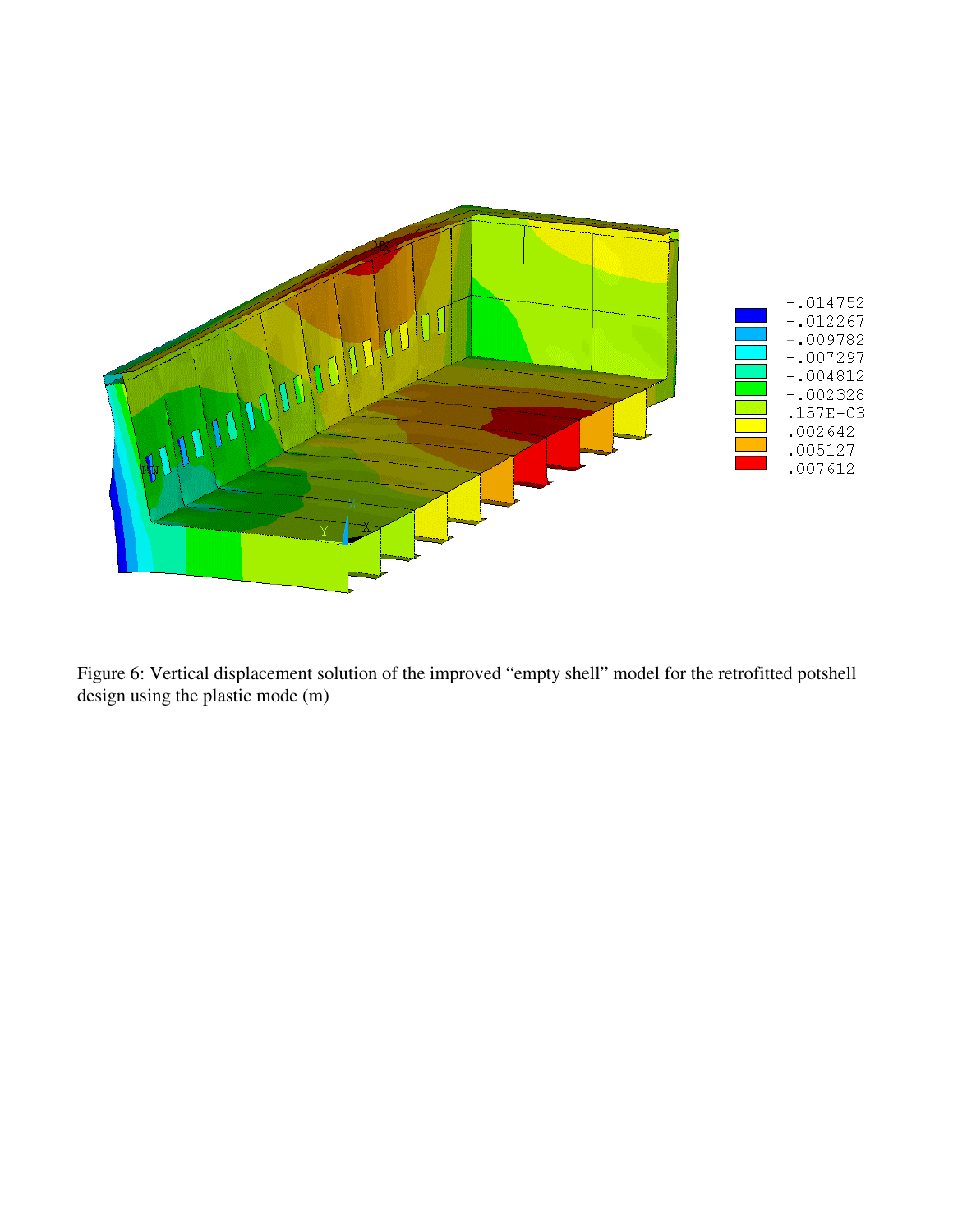

Figure 7: Vertical displacement solution of the improved "almost empty shell" model for the retrofitted potshell design using the plastic mode  $(m)$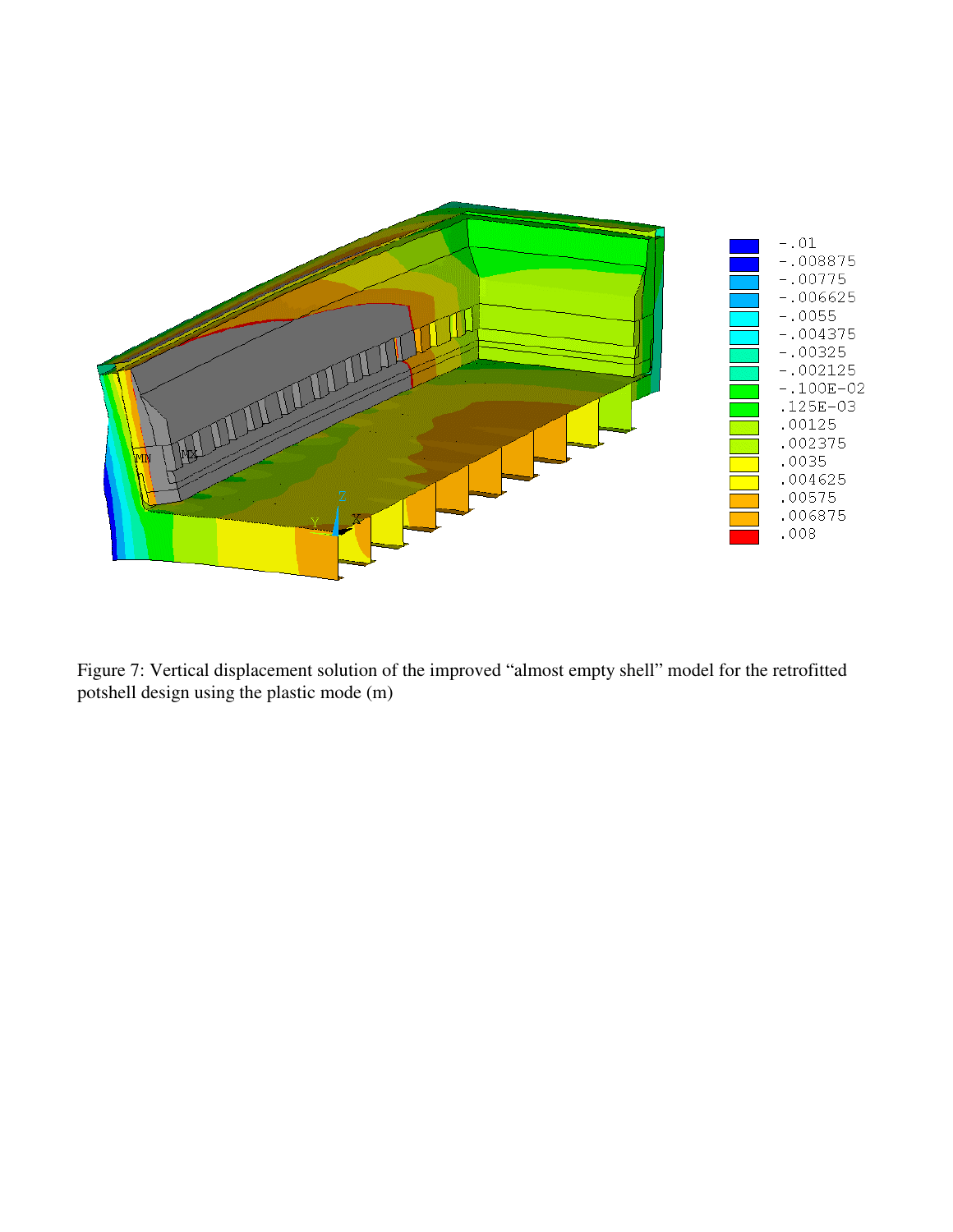

Figure 8: Cathode panel erosion profile obtained using the full cathode panel erosion model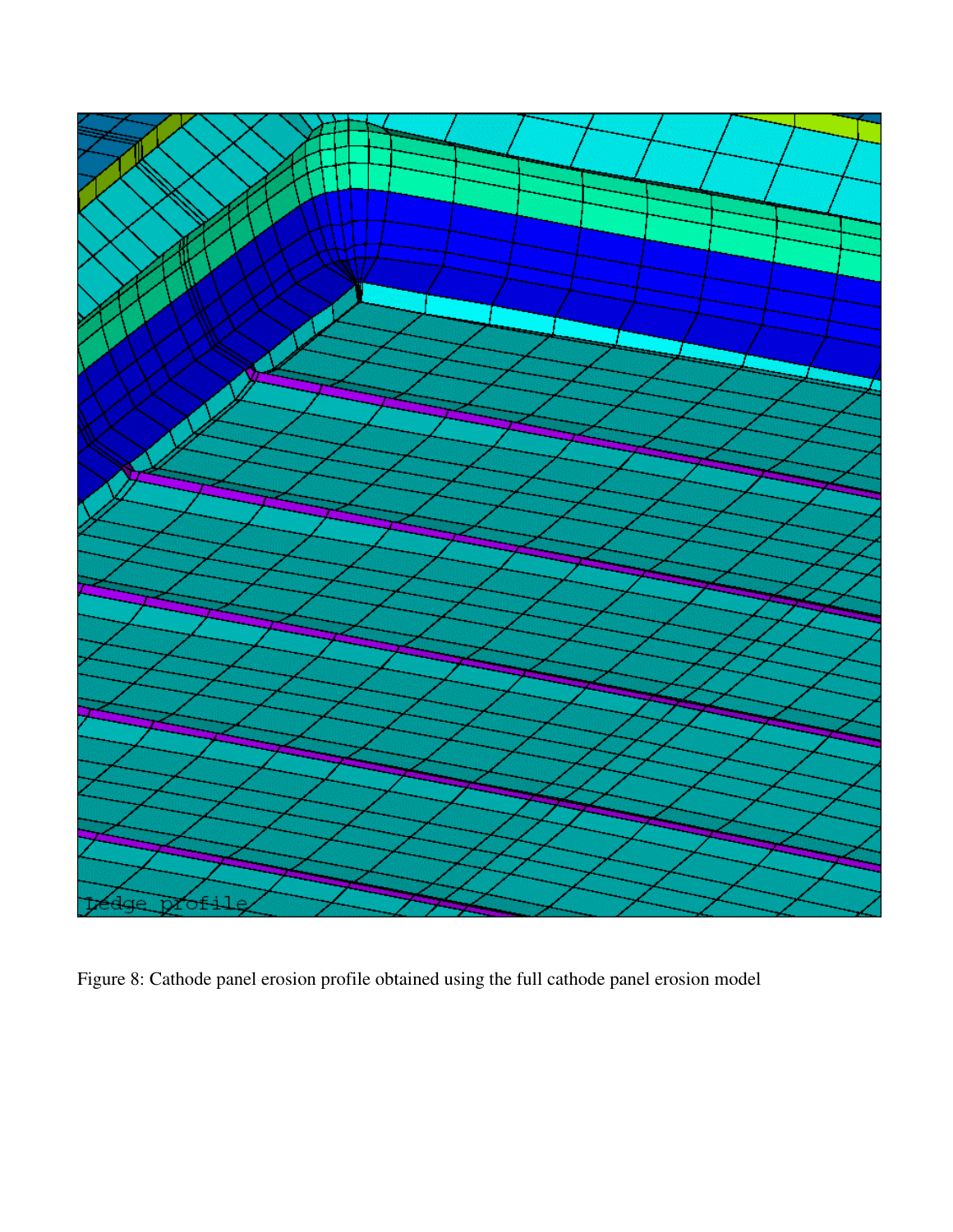

Figure 9: Lateral displacement solution of the improved "almost empty shell" using the plastic mode (m) Top: standard potshell and lining design, bottom: retrofitted potshell and lining design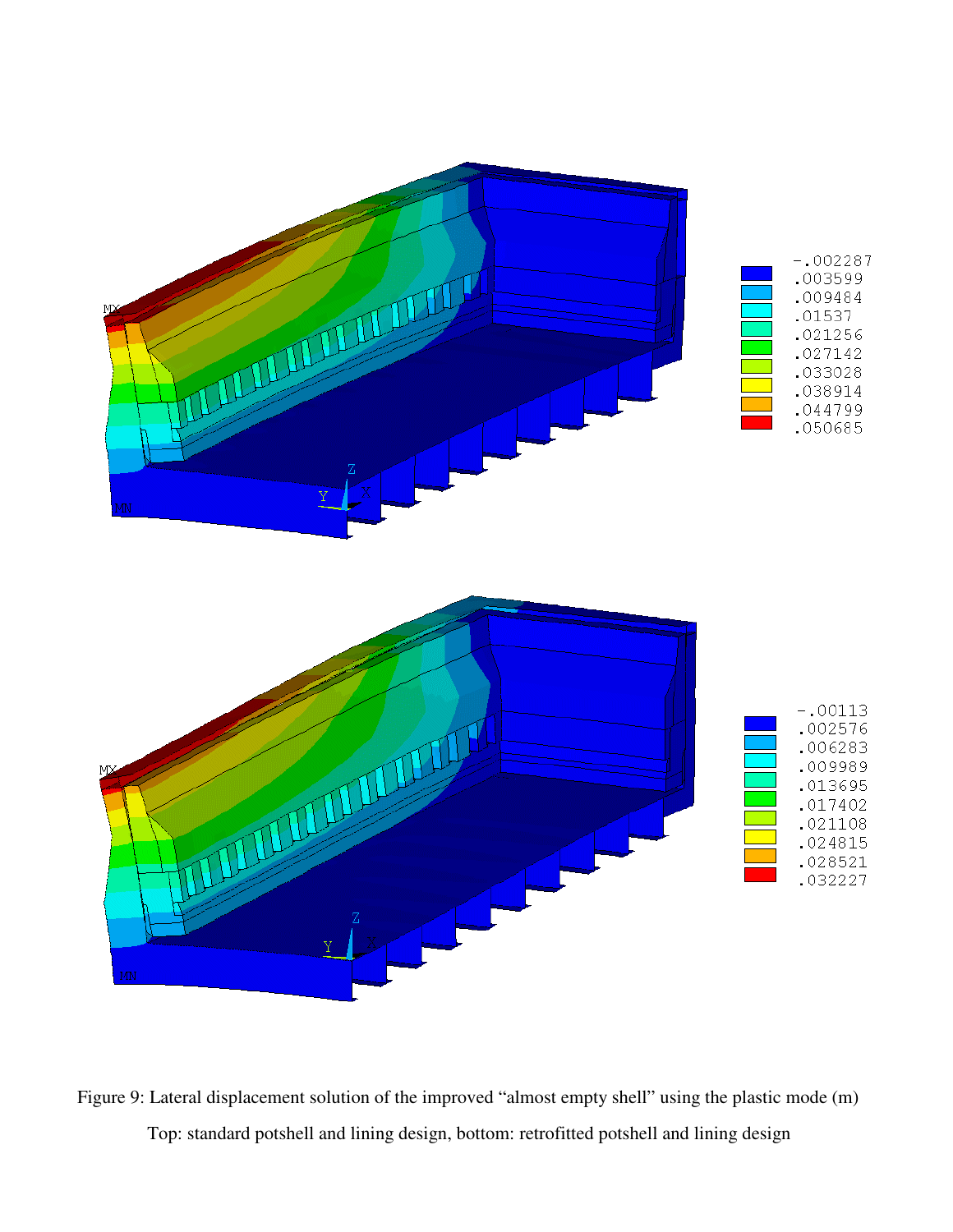

Figure 10: Temperature only displacement solution of the improved "half empty shell" model using the plastic mode (m)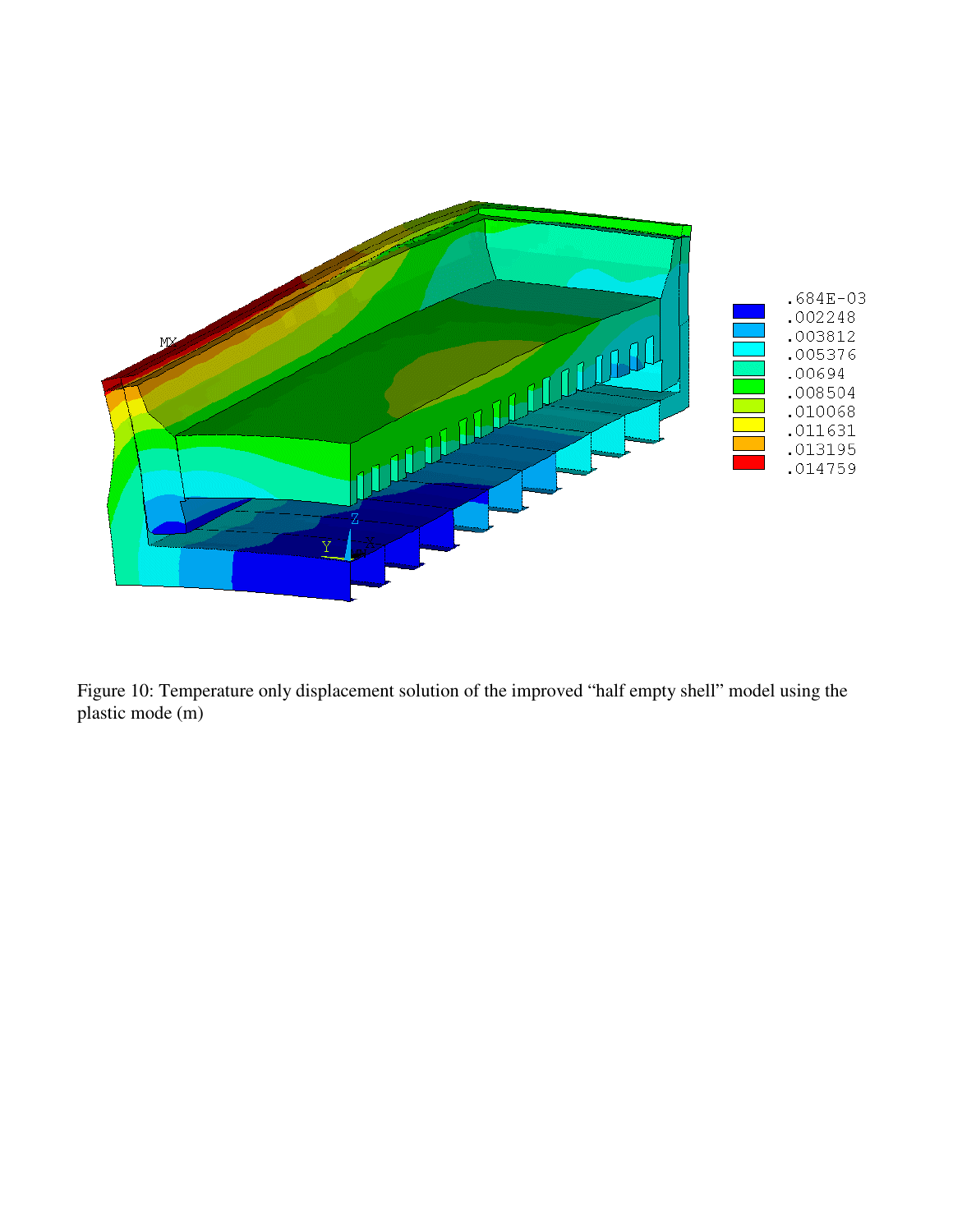

Figure 11: Final displacement solution of the improved "half empty shell" model using the plastic mode (m)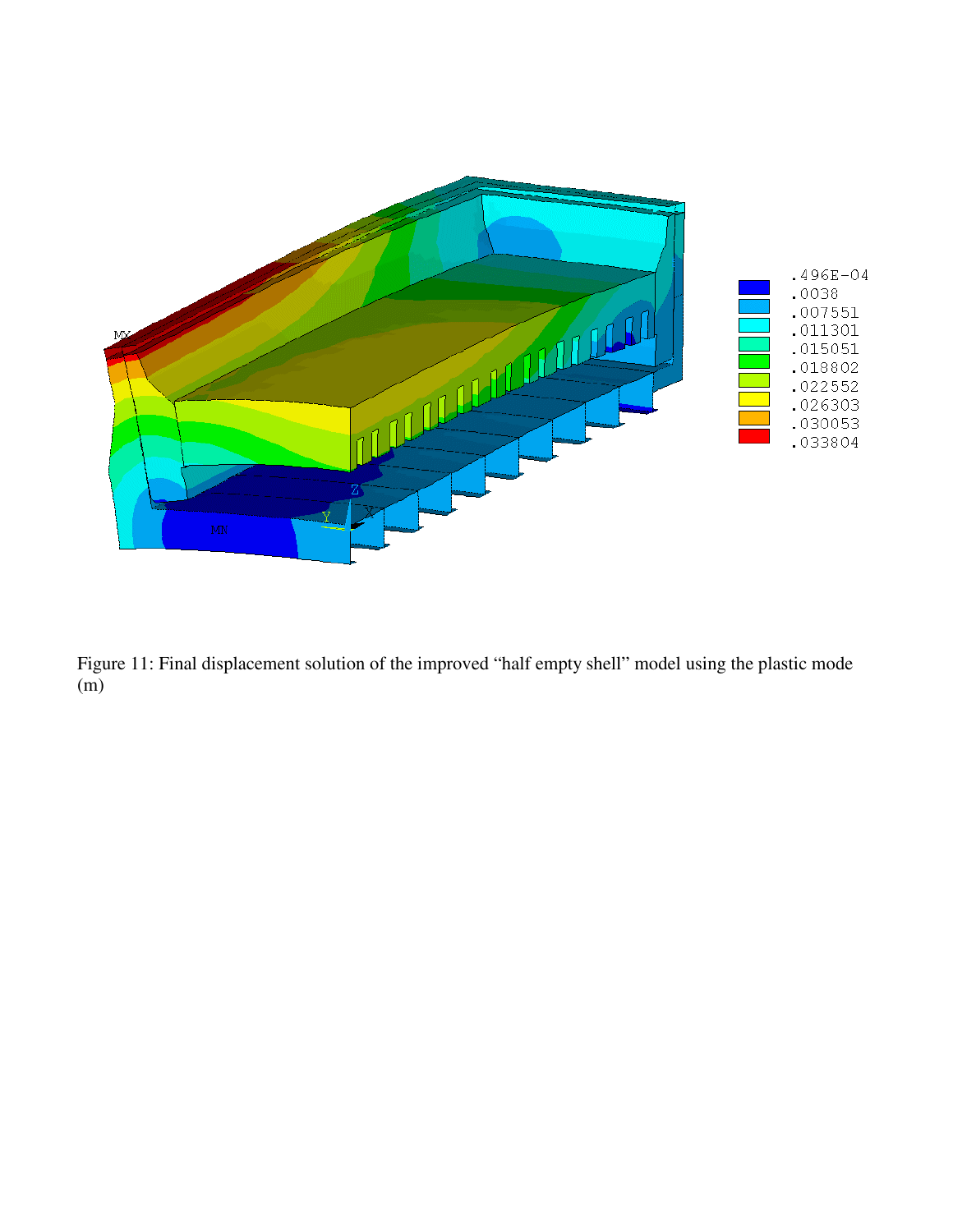

Figure 12: Final lateral displacement solution of the improved "half empty shell" model using the plastic mode (m)